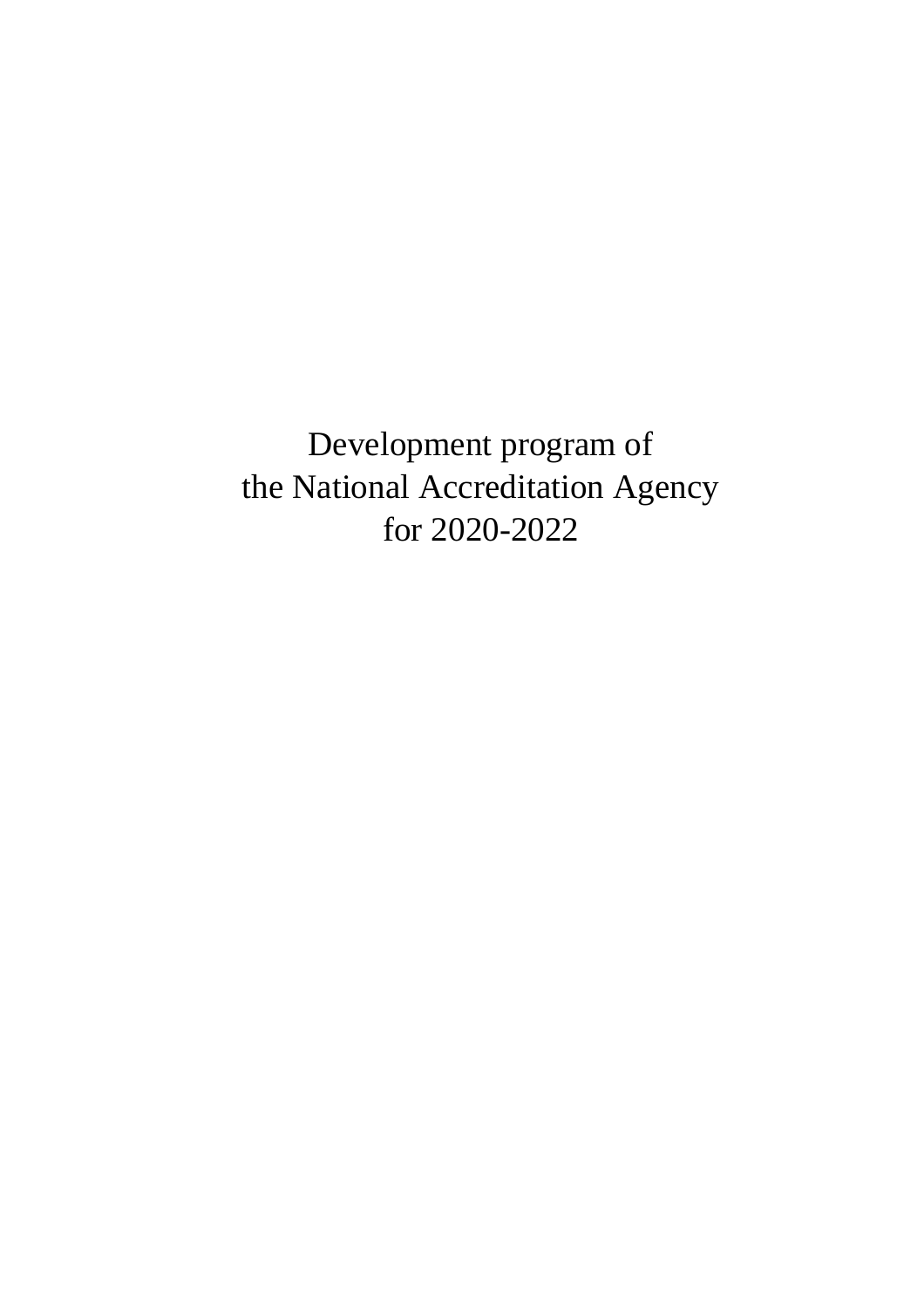## **Content**

| 1. Development and implementation of activities to assist Rosobrnadzor in executing its powers4                                                                                                                 |
|-----------------------------------------------------------------------------------------------------------------------------------------------------------------------------------------------------------------|
| 2. Participation in transformation and development of the procedure for state accreditation of educational                                                                                                      |
| 3. Conversion of state service for state accreditation of educational activities into electronic form,                                                                                                          |
|                                                                                                                                                                                                                 |
| 4. Development of the Agency's IT infrastructure by increasing of server capacities and the use of relevant                                                                                                     |
|                                                                                                                                                                                                                 |
| 6. Development of the Agency's international activities in terms of cooperation with foreign and                                                                                                                |
| 7. Improvement in implementation of programs for further professional education including, among other<br>things, differentiation and expanding the list of study programs in accordance with the stakeholders' |
| 8. Development of existing and creation of new products and services as a part of the Agency's<br>extrabudgetary activities, such as a service for assessing the quality of students' training conducted        |
| 9. Activization of the Agency's project activities, participation in competitive procedures for the                                                                                                             |
| 10. Implementation of the Agency's personnel policy, improvement of the organizational structure in                                                                                                             |
|                                                                                                                                                                                                                 |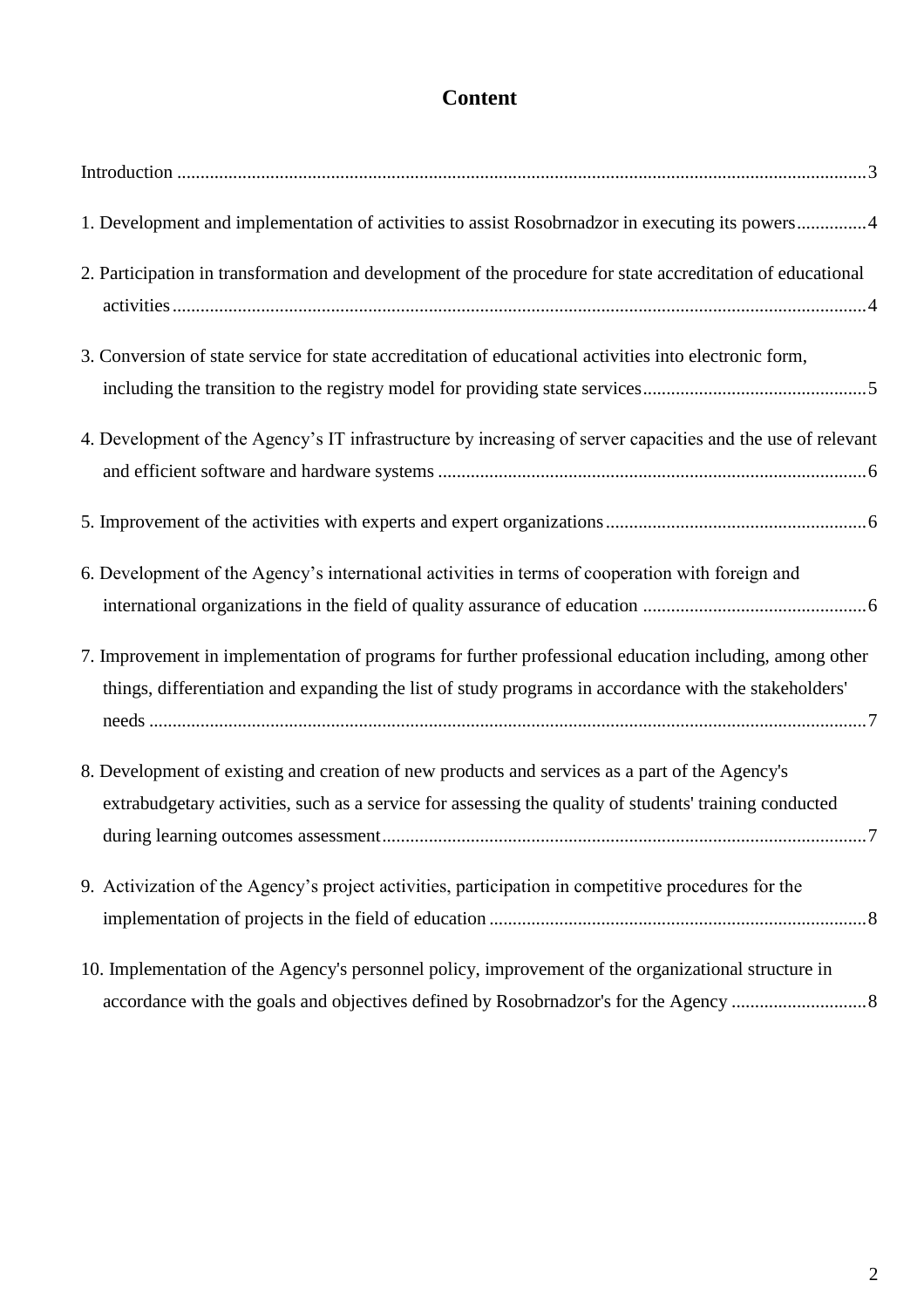#### **Intruduction**

The strategic goal of the Federal State Budgetary Institution "National Accreditation Agency" is effective organizational, technical, informational, analytical and methodological assistance to Rosobrnadzor in executing its powers, including the state accreditation of educational activities, promoting culture of quality in higher education area according to ESG with ENQA support to member agencies in their national contexts through provision of comprehensive services and networking opportunities.

The key objectives for the development of the Federal State Budgetary Institution "National Accreditation Agency" (hereinafter referred to as the Agency or NAA) for the medium term are as follows:

- development and implementation of activities to assist Rosobrnadzor in executing its powers;
- participation in transformation and development of the procedure for state accreditation of educational activities;
- active participation in conversion of state service for state accreditation of educational activities into electronic form, including the transition to the registry model for providing state services;
- development of the Agency's IT infrastructure by increasing of server capacities and the use of relevant and efficient software and hardware systems;
- improvement of the activities with experts and expert organizations;
- development of the Agency's international activities in terms of cooperation with foreign and international organizations in the field of quality assurance of education;
- improvement in implementation of programs for further professional education including, among other things, differentiation and expanding the list of study programs in accordance with the stakeholders' needs
- development of software systems distributed by the Agency under a simple (nonexclusive) license;
- creation of new products and services as a part of the Agency's extra budgetary activities, such as a service for assessing the quality of students' training conducted during learning outcomes assessment;
- enhancement of the Agency's project activities, participation in competitive procedures for the implementation of projects in the field of education;
- implementation of the Agency's personnel policy, improvement of the organizational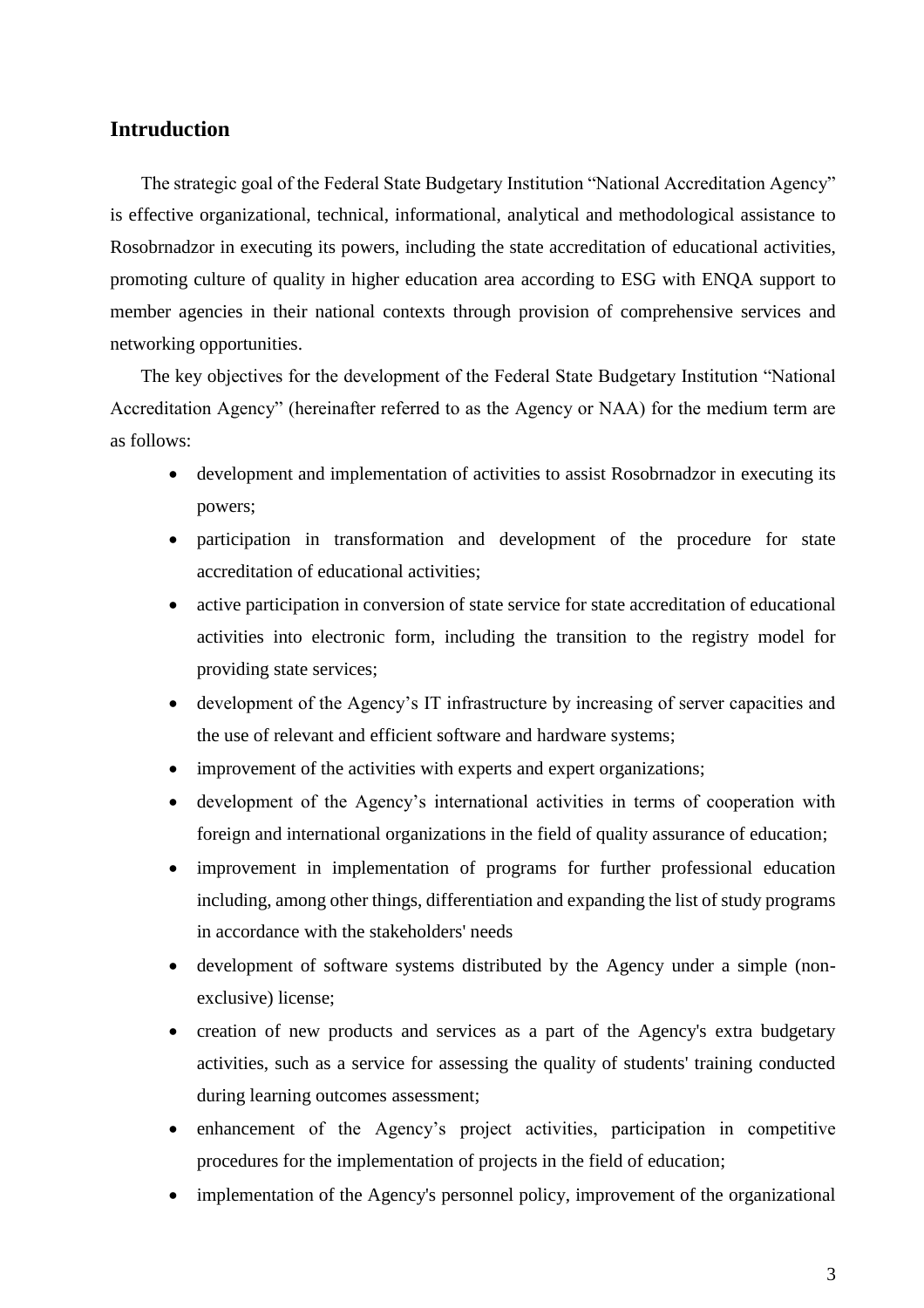structure in accordance with the goals and objectives defined by Rosobrnadzor's for the Agency.

## <span id="page-3-0"></span>**1. Development and implementation of activities to assist Rosobrnadzor in executing its powers**

Implementation of organizational, technical, informational, methodological and analytical support of state accreditation is the main subject of NAA's activity. The following tasks are expected to be performed.

- 1.1. Participation in the development of draft normative legal acts regulating the Rosobrnadzor's activities during state accreditation of educational activities.
- 1.2. Submission of proposals to Rosobrnadzor, which offer new opportunities in the field of assessing quality of higher education and expert activity as well as reimbursement of expenses and expert organizations
- 1.3. Amending the Statute in order to support activities for assessing the quality of students' training in the framework of the state task.
- 1.4. Using feedback from educational and scientific organizations, experts, federal educational and methodical associations in the higher education system, representatives of students' organizations within the framework of the established powers (participation in conferences, seminars, working groups, meetings)

## <span id="page-3-1"></span>**2. Participation in transformation and development of the procedure for state accreditation of educational activities**

To increase the validity of decisions made on state accreditation, it is necessary to unify the technology for assessing the quality of education during external reviews and to provide experts with a methodology that allows obtaining objective data on the level of students' competencies and on the compliance of this level with the federal state educational standard.

The following tasks are expected to be implemented:

- 2.1. Development of a model, methodology and technology for assessing the quality of education on the basis of the Federal Fund for Evaluation Tools (FFET).
- 2.2. Development and filling of FFET for assessing universal and professional competencies.
- 2.3. Methodological support of expert organizations' activities on the formation of funds for evaluation tools for assessing professional competencies.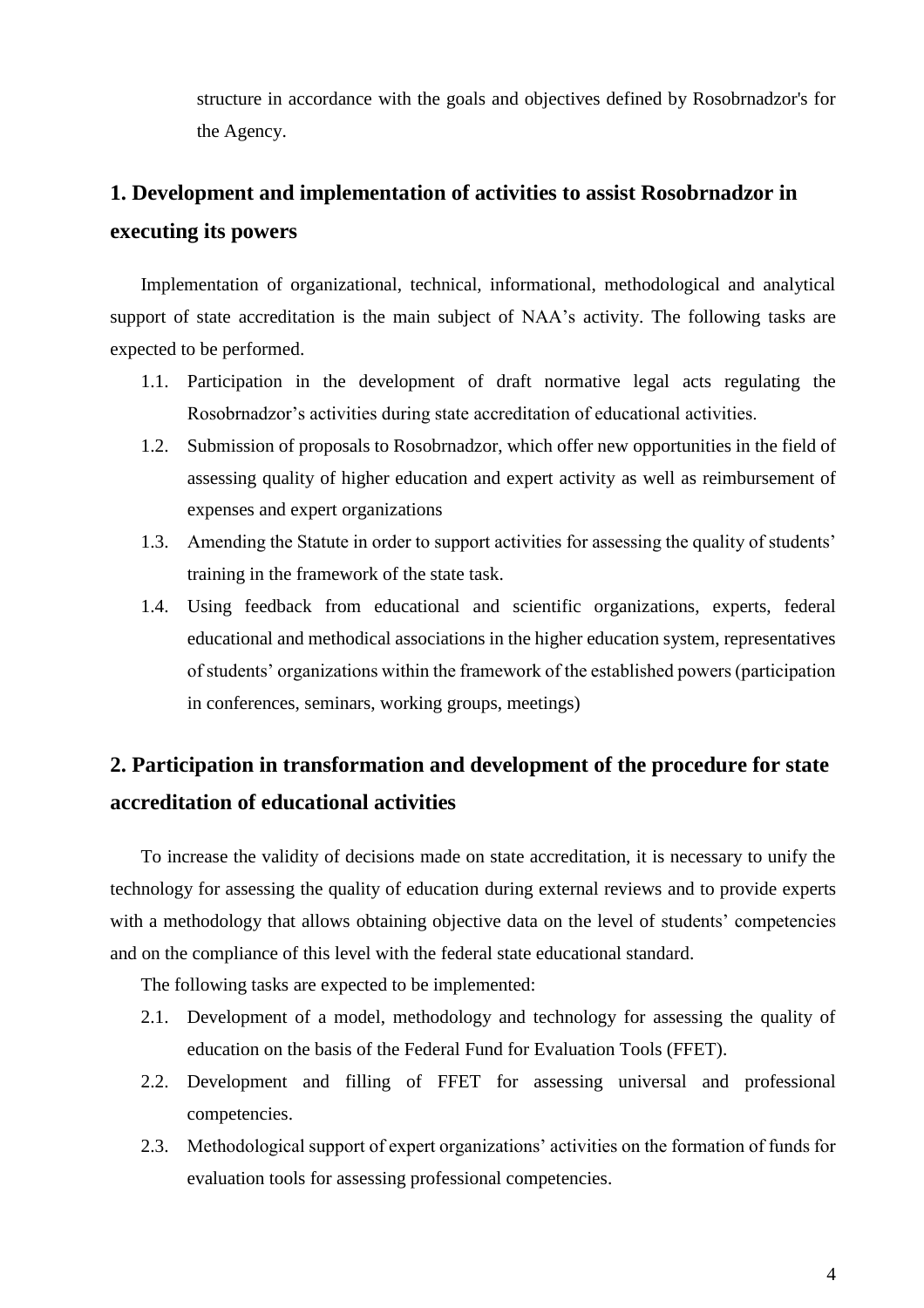- 2.4. Development of a quality assessment mechanism for programs implemented in a network form with IT-technologies.
- 2.5. Participation in the development of draft normative acts in the field of education quality control and state accreditation.
- 2.6. Formation of a pool of expert panels' heads from among experienced, qualified experts.
- 2.7. Improving the mechanism for experts encouragement and developing a procedure for experts' disqualification.

# <span id="page-4-0"></span>**3. Conversion of state service for state accreditation of educational activities into electronic form, including the transition to the registry model for providing state services**

By order of the Government of the Russian Federation dated February 6, 2020 No. 218-r, the procedure for state accreditation of educational activities is to be transferred to the registry model for the provision of public services.

The order presupposes multiple, significant changes in the procedure for state accreditation of educational activities, which leads to the global modernization of the IS GA.

The following tasks are expected to be implemented:

- 3.1. The transition to the registry model for the provision of public services involves the abandonment of the subsystem IS GA associated with the printing of certificates, as a result, it will be necessary to develop a subsystem for signing information transmitted to the registry by electronic signature.
- 3.2. Reducing the cost of budgetary funds for reimbursing of travel expenses to experts will require modernization of the IS GA, in terms of integration with the electronic signatures platform that provides the opportunity for experts to sign documents electronically.
- 3.3. The transition of the state accreditation procedure into electronic form involves the transfer of IS GA to a new technological platform in order to increase its productivity.

The Agency will actively implement these procedures, including the new version of the IS GA, in order to ensure its uninterrupted operation under increased loads and a significant increase of system users and documents uploaded to it.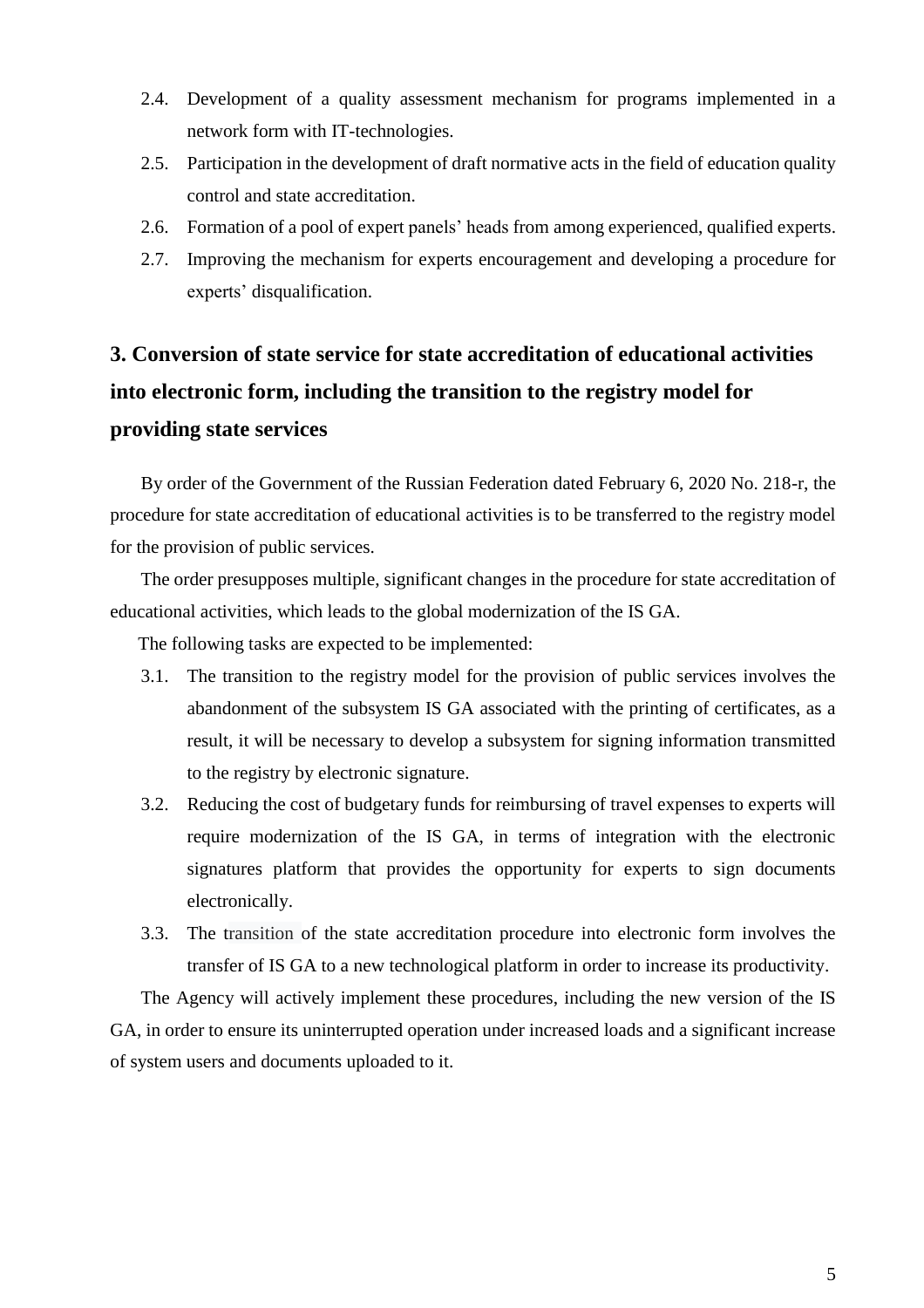## <span id="page-5-0"></span>**4. Development of the Agency's IT infrastructure by increasing of server capacities and the use of relevant and efficient software and hardware systems**

The transition of the state accreditation procedure into electronic form and a significant increase in the number of applications for the procedure in electronic form (more than 50%) significantly affected the increase in the load on the server capacities on which the state accreditation information system is located.

In order to ensure the uninterrupted provision of public services, the Agency sets itself the task of expanding the server capacities on which the information system is located. NAA plans to provide the necessary set of measures for information security and continue monitoring the work of comprehensive information protection tools that are used to ensure information security of the IS GA and IS LOD.

<span id="page-5-1"></span>5. Improvement of the activities with experts and expert organizations

The following tasks are expected to be implemented:

- 5.1. Development of a methodology for monitoring the quality of an expert panel and the head of an expert panel's activities.
- 5.2. Organization of advanced training for certified experts in terms of assessing the content and quality of a study program implementation (quality assessment model).
- 5.3. Improving the principles of the initial selection of applicants for experts.
- 5.4. Training of experts: compulsory training (possibly in distance form) before their certification by the Commission.
- 5.5. Implementation of sms-informing technology for experts on invitation to participate in external review.
- 5.6. Informing experts: distribution of new normative acts, adjustments, methods, recommendations for the review, analytical materials on a regular basis.
- 5.7. Experts' further training: conducting seminars for certified experts and representatives of expert organizations in federal districts on a regular basis.
- 5.8. Improving the procedure of cost recovery for expert organizations.

## <span id="page-5-2"></span>**6. Development of the Agency's international activities in terms of cooperation with foreign and international organizations in the field of quality assurance of education**

The aim of the Agency's international activities is, on the one hand, to study the best international quality assurance practices for developing methods and procedures for assessing and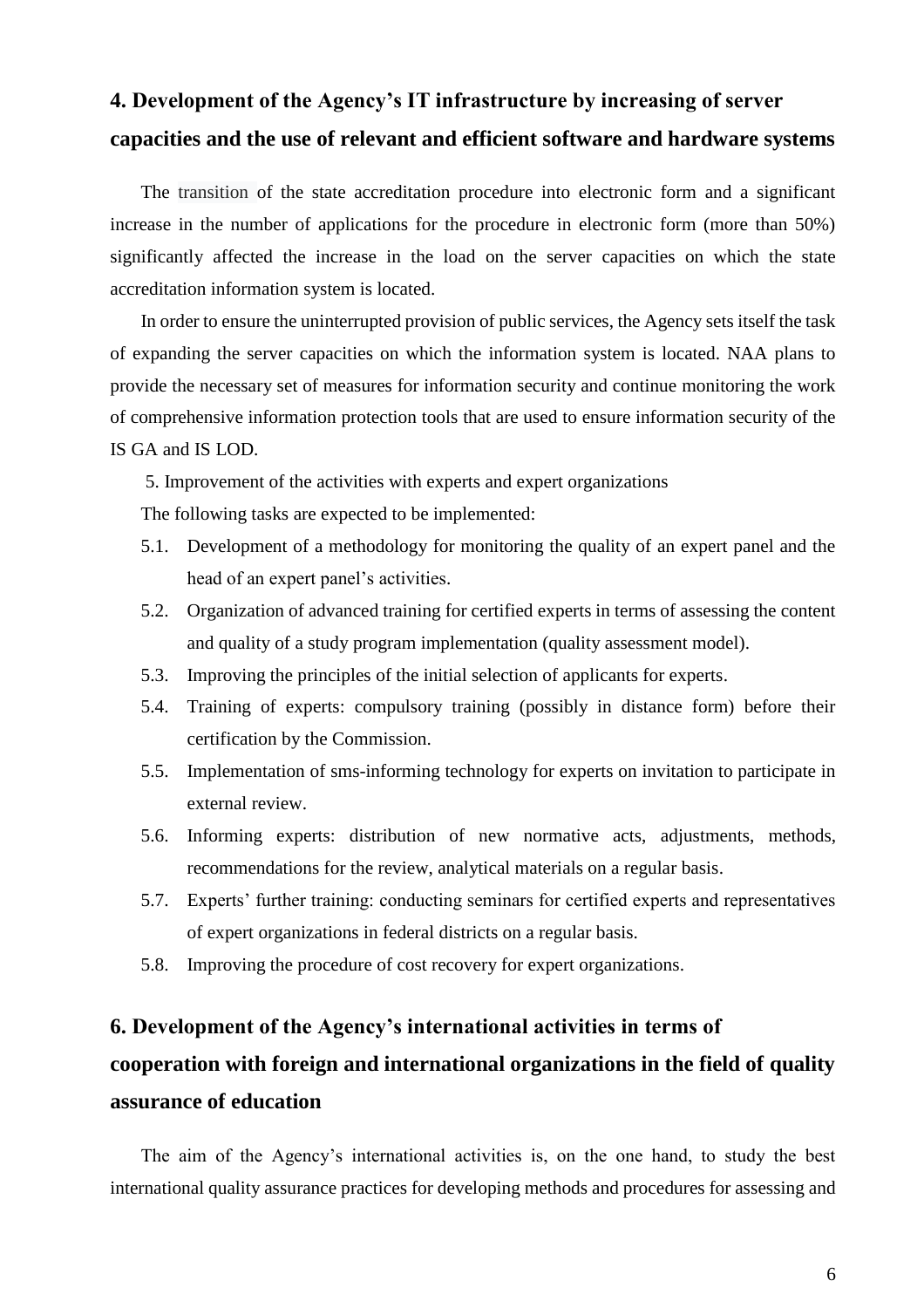guaranteeing education quality in Russia; and on the other hand, to form a positive impression about the Russian system of higher education.

- 6.1. Development of relations with international organizations to ensure the education quality in order to enhance the image of the Russian system of quality assurance in the global educational space.
- 6.2. Participation in comparative studies of international quality assurance practices in order to improve the state accreditation procedure.
- 6.3. Membership confirmation in the European Higher Education Quality Assurance Association, ENQA.
- 6.4. Studying the experience of conducting external reviews implemented by foreign quality assurance agencies and participating in research on education quality.
- 6.5. Extending participation of certified experts and NAA's staff in external reviews of foreign HEIs.
- 6.6. Cooperation and exchange of experience with foreign partners from the CIS countries, including quality assessment of basic study programs.
- 6.7. Training of certified experts in accordance with international requirements.

# <span id="page-6-0"></span>**7. Improvement in implementation of programs for further professional education including, among other things, differentiation and expanding the list of study programs in accordance with the stakeholders' needs**

The following tasks are expected to be implemented:

- 7.1. Informing the representatives of educational organizations about the peculiarities of specific stages for preparation and conduction of the state accreditation procedure.
- 7.2. Implementation of further vocational training programs on the regulation of educational activities.
- 7.3. Expanding the list of providing study programs based on continuous monitoring and analysis of the needs of educational organizations' representatives in new study programs.

# <span id="page-6-1"></span>**8. Development of existing and creation of new products and services as a part of the Agency's extrabudgetary activities, such as a service for assessing the quality of students' training conducted during learning outcomes assessment**

NAA's extrabudgetary activities is one of the components of the Agency budgeting. The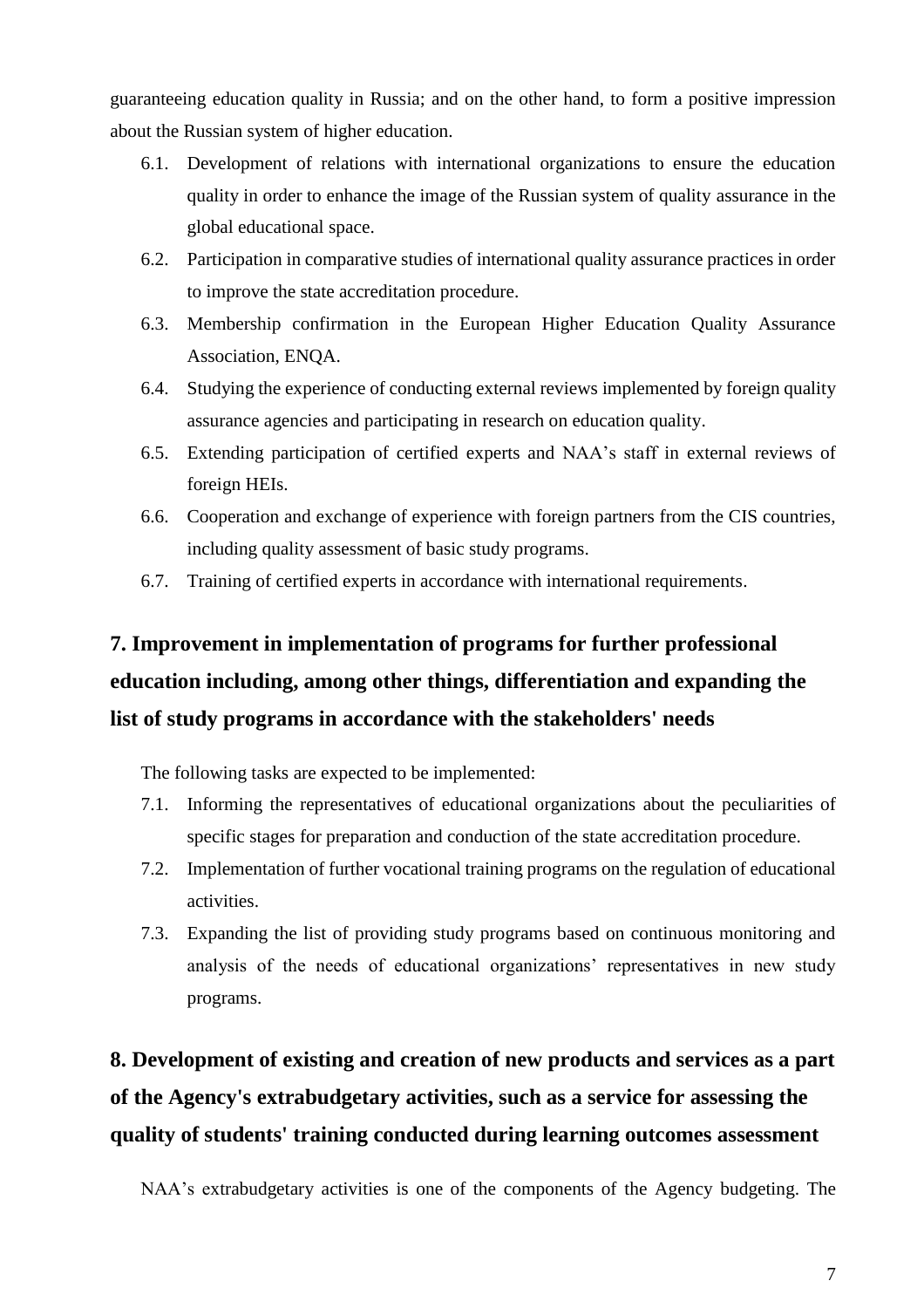provision of services on a fee basis is one of NAA's most important tasks due to insufficient budgetary allocated for the Agency and for the development of its material and technical base, for increasing of the employees' wages as well as to resolve other issues requiring additional sources of funding.

- 8.1. Development of new versions of software products offered to educational organizations on the terms of a simple (non-exclusive) license, in accordance with amendments in regulatory and legal documents.
- 8.2. Development of a model, methodology and technology for conducting computer testing of students of educational institutions for compliance with the requirements of the Federal State Educational Standard
- 8.3. Development and implementation of software "Module for computer testing of students for compliance with the requirements of the Federal State Educational Standard".

## <span id="page-7-0"></span>**9. Activization of the Agency's project activities, participation in competitive procedures for the implementation of projects in the field of education**

The implementation of projects for the performance of work ((provision of services) under state contracts ensures the development of methodological and software used in the Agency's activities. Participation in international projects is aimed at obtaining new information on higher education systems in different countries, ensures the development of employees' competencies, and the strengthening of relations with foreign quality assurance organizations in the sphere of education.

- 9.1. Participation in Russian competitions for the performance of work (provision of services) on quality assurance of education.
- 9.2. Participation in international projects on quality assurance of education.

# <span id="page-7-1"></span>**10.Implementation of the Agency's personnel policy, improvement of the organizational structure in accordance with the goals and objectives defined by Rosobrnadzor's for the Agency**

In the context of improving the system of state accreditation of educational organizations in the Russian Federation, including the transfer of the state accreditation procedure to the registry model for the provision of public services, there is a need for quick decisions for improving the professional quality of NAA's personnel potential.

The planned transition to the use of test technologies for assessing students' training during